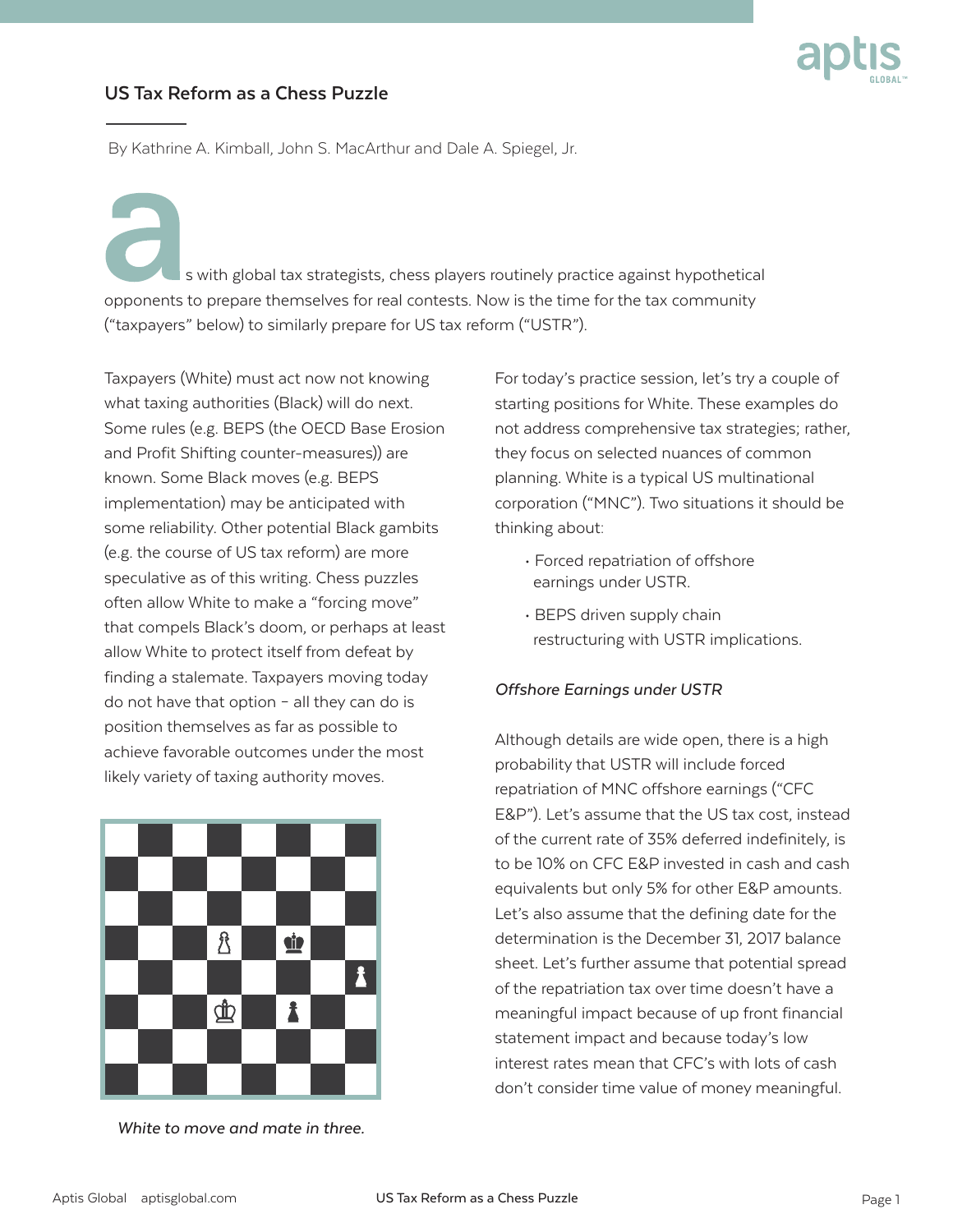

This, of course, involves broader global treasury considerations. What is White to do? What are White's investment options for transforming offshore cash:

- Build inventory. Easy to control for some businesses.
- Build accounts receivable.
- Prepay payables.
- Buy stuff. Avoid selling stuff.
- Convert leased facilities to owned facilities.
- Pay dividends sheltered by foreign tax credits.
- Take losses to reduce E&P.

With only weeks (as of publication) before the potential determination date, many of these items need to be processed immediately. Some have economic and/or financial statement impacts that can be significant. Is 5% tax savings worth the costs and other impact? Does a VP of International Tax want to risk his credibility with the C Suite on a mad scramble that might not materialize? What if the USTR chooses a determination date of June 30, 2017 (or June 30, 2018, as long as we're speculating, or even averaging of balance sheets over multiple dates) instead?

A suggested approach might be:

- 1. Identify the liquid asset pools that are most likely to be problematic.
- 2. Review the options above as well as others that might be implemented in the time available.
- 3. Compute potential savings against economic and financial costs.
- 4. Address these with C Suite on an urgent basis.

## *BEPS and USTR*

BEPS has been adopted by most countries (significantly excluding the US), albeit with varying timetables and many reservations (particularly reservations required to address the hundreds of bilateral tax treaties that must be modified). A full discussion is beyond any reasonable scope for an article of this type. However, for a second puzzle let's address the supply chain structure adopted by many MNC's – the offshore principal company ("OPC") selling in local markets via a commissionaire affiliate.



In its simplest form, the OPC is a tax-efficient means for an MNC to provide supply chain flexibility. The OPC is endowed with cash, IP and management to source product from related and unrelated vendors as requirements change over time, and provide that product to local distribution outlets (again, related and unrelated) as customer needs change over time. Assuming there is profit from the business, some of that should end up in the OPC. A clever MNC might choose a tax favored location for the OPC. Such an MNC also might maximize the share of profits in the OPC by using pricing between the OPC and its distribution affiliates which allocates more risk and therefore more profit to the OPC.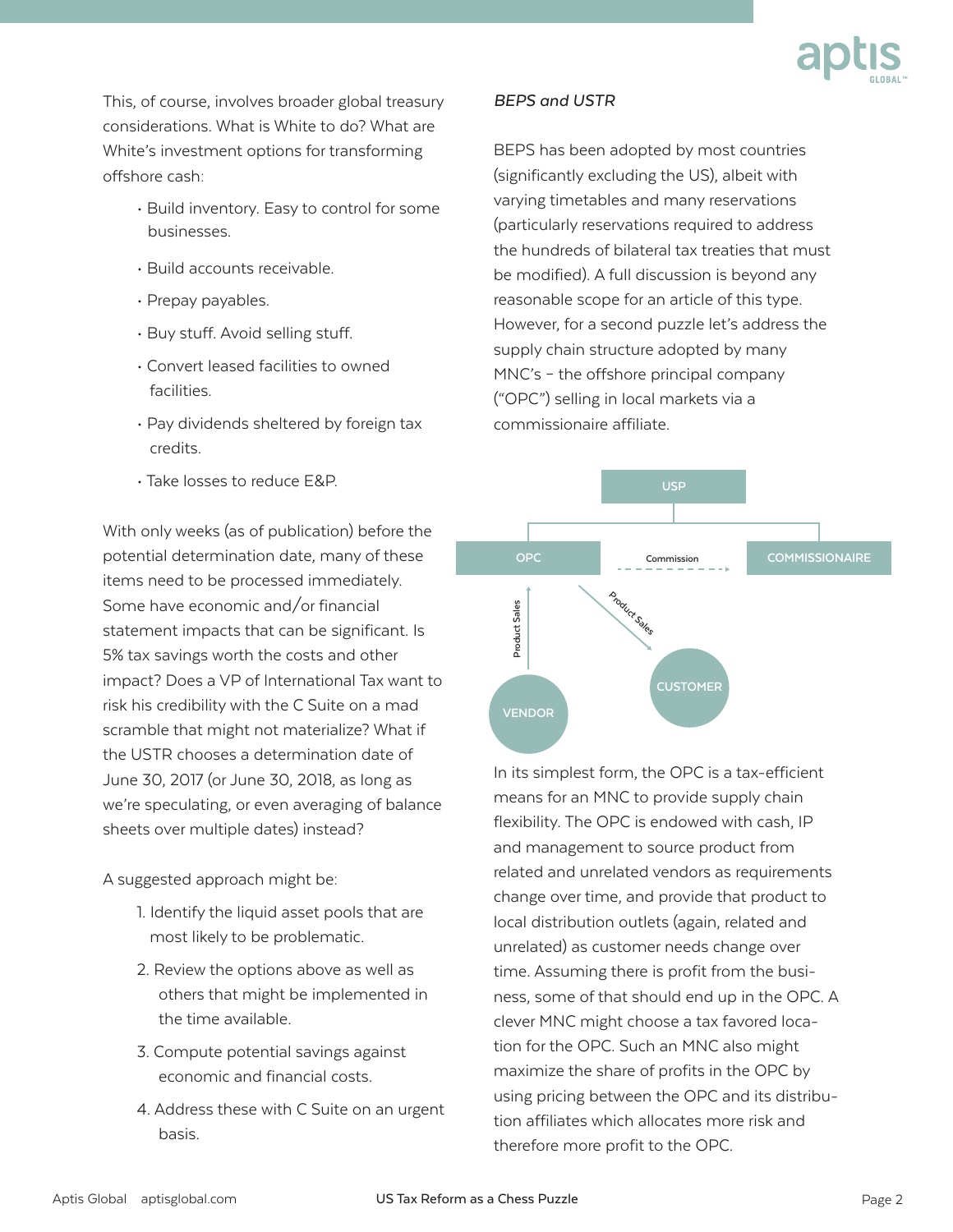

For US MNC's, the related party transaction rules of Subpart F add complexity. Foreign base company sales income rules (here, simplified) cause immediate US tax to the MNC US parent on OPC earnings if the product is produced outside of the OPC's country of incorporation and sold to a related distribution entity located outside of the OPC's country of incorporation. Under a commissionaire arrangement, the local distributor is merely a commission agent for the OPC, which in law is selling to the unrelated end customer in a transaction outside of the CFC rules. Thus OPC's income is not taxed to USP under the CFC rules before it is distributed by OPC.

Historic arm's-length pricing approaches and treaty definitions related to permanent establishments in the distribution country focused more on contractual terms and less on other substance in allocating profits to the OPC. BEPS places pressure on these structures in a number of ways. Under BEPS Action 7, commissionaire structures are more likely to create permanent establishment, and therefore, distribution country tax exposure for OPC, defeating the foreign tax reduction planning for an OPC. US MNC's must address the BEPS concerns through structural changes.

While they are doing this, US MNC's may be able to simplify their structures. IF USTR includes a general repeal of CFC rules (rules not needed if the future is mandatory repatriation), US MNC's may tune their OPC structures to minimize foreign taxes without adversely impacting their US tax rate.

Here is where the puzzle comes in: BEPS response is required now. USTR could be years in coming together and/or in implementation. What moves does White make while Black's intentions are still unclear?

A suggested approach might be:

- 1. Identify material BEPS structural issues and the timeline required for effective response.
- 2. Sort out the higher value responses, with and without current CFC implications.
- 3. See whether optionality can be built into optimum responses to account for possible courses of USTR.
- 4. Build strong transfer pricing support into the implementation.

## *Conclusion*

Taking the two examples above together, the common thread is that the Taxpayer should be acting immediately to identify the critical components of its structure. The US Government's moves are only partially predictable, but the Taxpayer is best served by sorting out its various potential responses to those moves and positioning itself for the highest value outcome. Foresight and preparatory numerical analysis will be the keys.